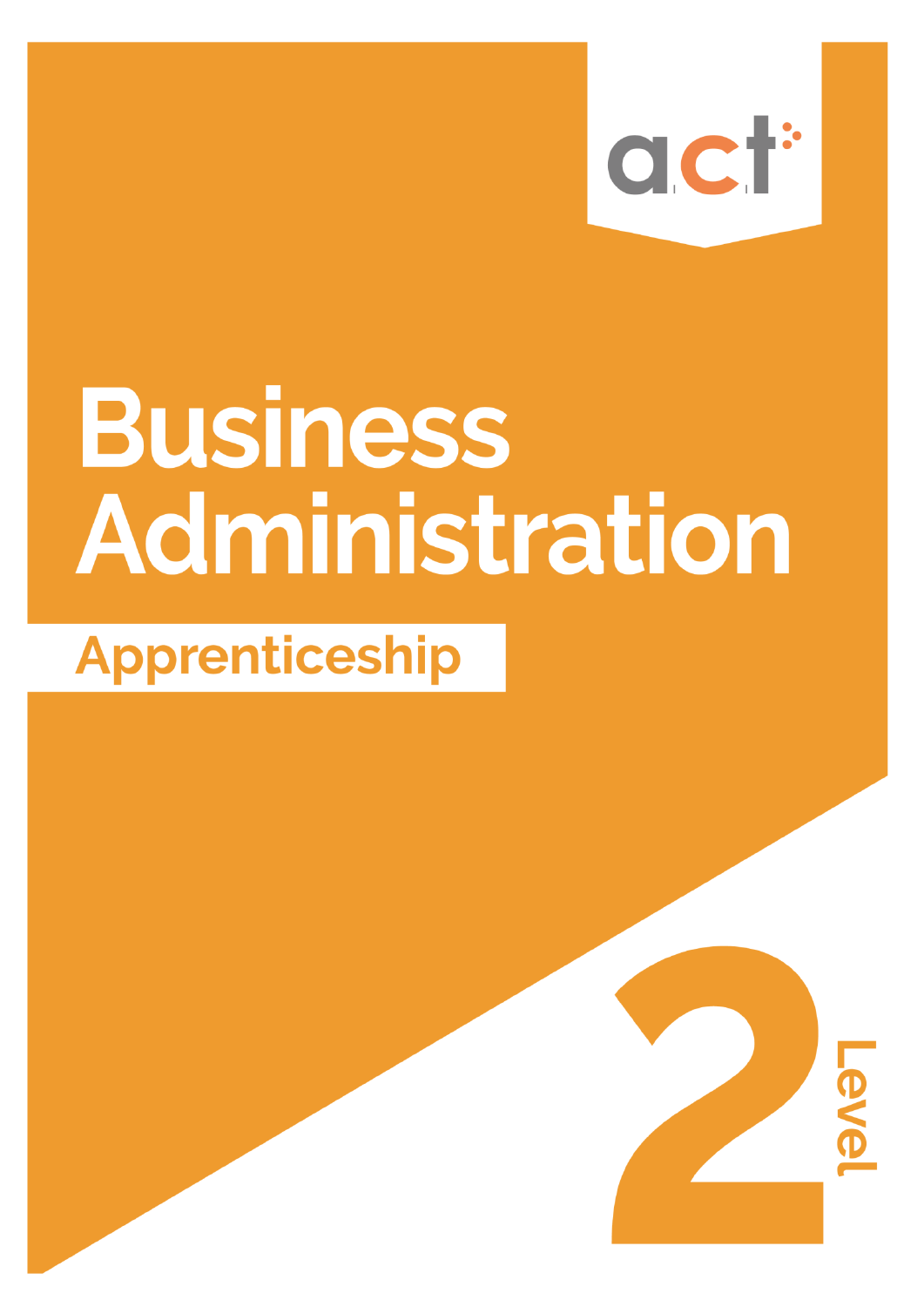# **Foundation Apprenticeship in Business Administration Level 2**

This programme is aimed at those who want to work in, or who work in Business Administration job roles such as: Administrator, Business Support Officer, Office Junior, and Receptionist.

On completion of this Apprenticeship you will achieve the following qualifications:

Level 2 Diploma in Business Administration (QCF) Essential Skills - Application of Number (AON) Level 1 \* \* Essential Skills - Communication Level 1 \* Essential Skills – Digital Literacy Level 1 Foundation Apprenticeship in Business Administration

## **Course Delivery**

An assessor will visit the candidate at their workplace, once a month for a minimum of one hour. In addition to this, they will be set approximately four hours of work to complete before the next meeting.

Three one day workshops cover the three knowledge units. The three workshop titles are: Understanding employer organisations, principles of providing administrative services, principles of business document production and information management. These will all take place, depending on availability, at ACT's head office and will be arranged with your assessor.

The Essential Skill Qualifications (if required) consist of controlled tasks, tests and group collaboration. These will be done through workshops held at ACT or your workplace and will help develop your numeracy, literacy and digital literacy skills.

#### **Recommended Time in Framework**

The recommended time to complete the Foundation Apprenticeship framework is 13 months.

# **Level 2 Diploma in Business Administration (QCF)**

To achieve the Level 2 Diploma in Business Administration, you will need to achieve all **6 mandatory** units plus approximately **6 optional** units. The units chosen should reflect the learner's job role. If the learner/employer wishes for the learner to complete a unit that is not currently part of their job role, then the employer must facilitate opportunities for the learner to complete that activity on a regular basis throughout the course.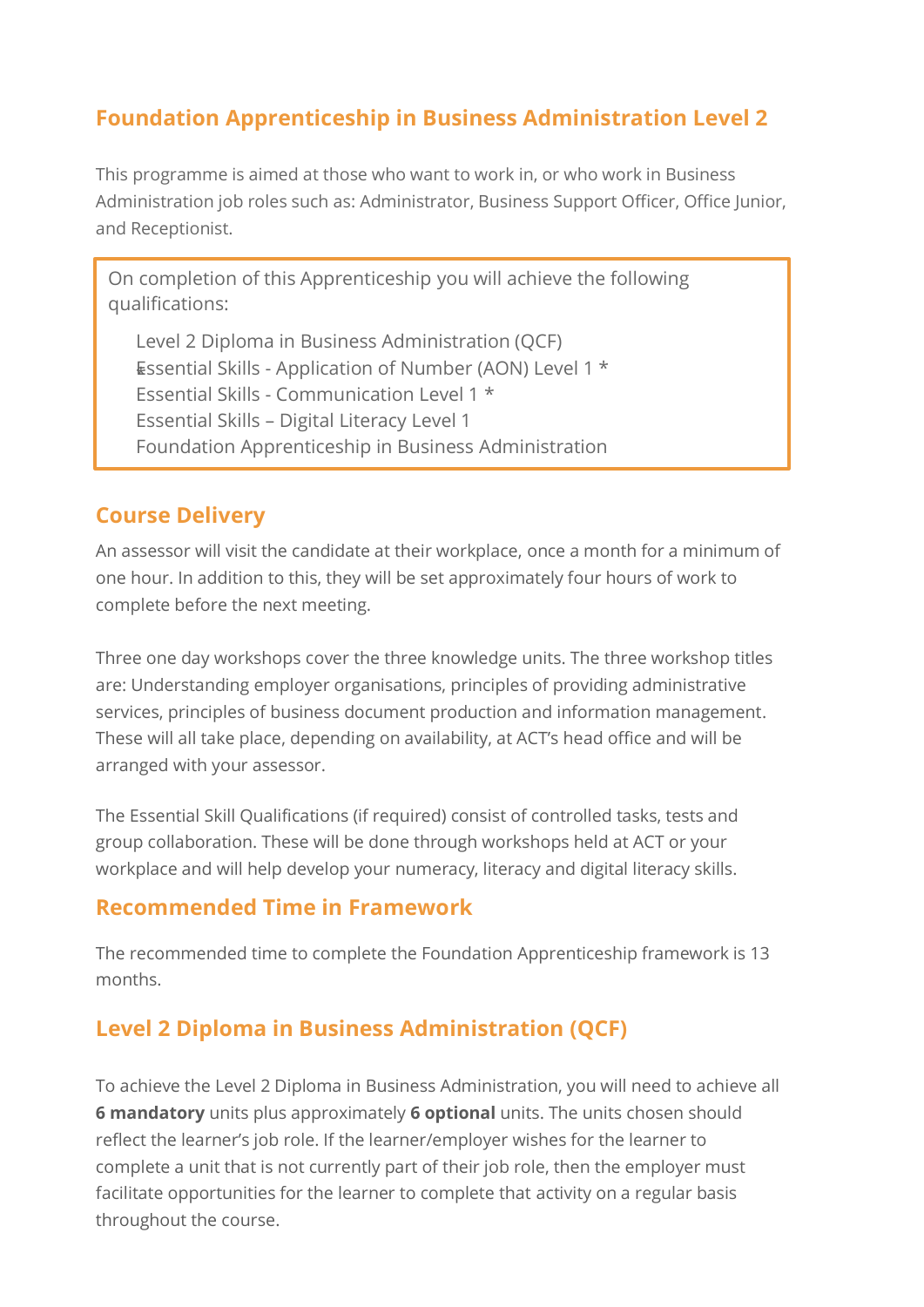#### **Mandatory Units - Group A**

Communicate in a Business Environment Understand Employer Organisations Principles or Providing Administrative Services Principles of Business Document

Production and Information Management Manage Personal Performance and Development Develop Working Relationships with Colleagues

#### **Optional Units - Group B**

Administer the Recruitment and Selection Process Handle Mail Organise Business Travel or Accommodation Provide Administrative Support for meetings Prepare Text from Notes Using Touch Typing Manage Diary Systems Collate and Report Data Contribute to the Organisation of an Event Employee Rights and Responsibilities Prepare Text from Shorthand Buddy a Colleague to Develop their Skills Store and Retrieve Information Administer Parking Dispensations Administer Finance Prepare Text from Recorded Audio Instruction Archive Information Administer Human Resource Records Produce Business Documents Produce Minutes of Meetings Meet and Welcome Visitors in a Business Environment Health and Safety in a Business Environment Use a Telephone and Voicemail System Contribute to the Development and Implementation of an Information System Monitor Information System Develop a Presentation Deliver a Presentation Analyse and Present Business Data Maintain and Issue Stationary and Supplies Use and Maintain Office Equipment

#### **Optional Units - Group C**

Using Email Bespoke Software Spreadsheet Software Data Management Software Presentation Software Work Processing Software Website Software Deliver Customer Service Participate in a Project Processing Customers' Financial Transactions Payroll Processing Process Information about Customers Develop Customer Relationships

#### **Optional Units - Group D**

Understand the Use of Research in Business Understand the Legal Context of Business Principles of Marketing Theory Principles of Digital Marketing Principles of Customer Relationships Understand Working in a Customer Service Environment Know how to Publish, Integrate and Share Using Social Media Explore Social Media Understand the Safe Use of Online and Social Media Platforms Principles or Equality and Diversity in the Workplace Principles of Team Leading